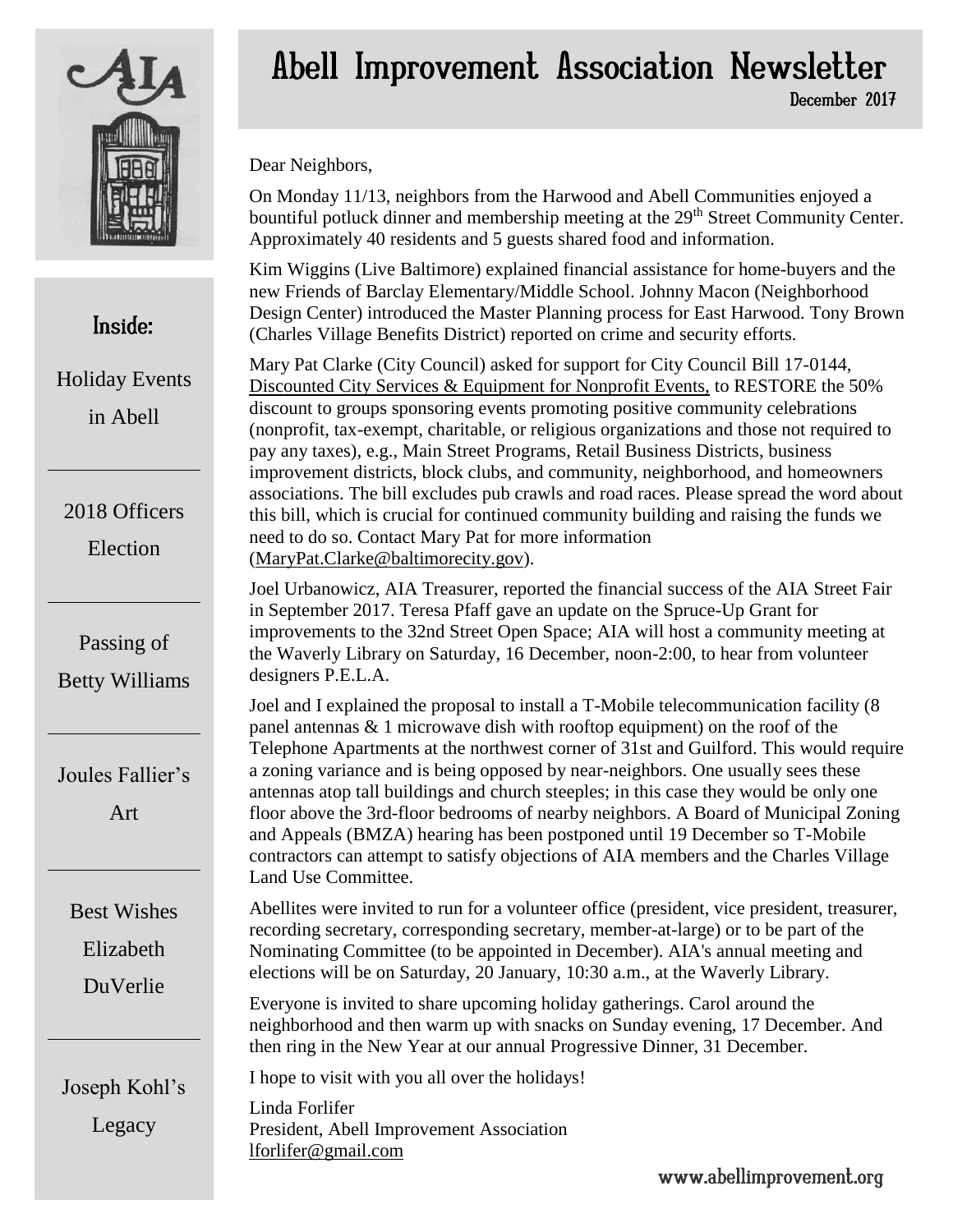#### **Abell Arrivals**

Abell welcomes Mike & Jenny Nance and their daughter Junie (4½ years old), who moved to the 3000 block of Abell this year. Their new baby Jerome was born October 2. *Congratulations, Jenny and Mike!*

**32nd Street Open Space Spruce-up Grant Community Meeting** Saturday, December 16 • 12-2 p.m. Waverly Library – 400 E.  $33<sup>rd</sup>$  St.

We've collected your ideas for our neighborhood park; now it's time to review the design ideas from P.E.L.A., the volunteer landscape architectural design firm working with AIA. Options for improvements to the Open Space park on 32<sup>nd</sup> Street will be presented by P.E.L.A designers at a community meeting on December 16. Please come help shape the future of the Open Space.

For more information, contact Teresa Pfaff: [pfaffter@gmail.com](mailto:pfaffter@gmail.com) 



Former resident of Barclay Street and distinguished educator Betty Williams died on the  $29<sup>th</sup>$  of October at the age of 94. We mourn her passing and extend condolences to her family.

When the Abell Community celebrated its centennial in 2011, Miss Williams joined the festivities. With videographers Janet and Tim Kahoe, she shared memories of growing up on the 3100 block of Barclay Street in the 1920s and

#### **Educator Betty Williams**

1930s and attending "Colored School" 115. She brought several friends to the banquet in the Abell Open Space where the video was premiered, and she happily read about herself in the Charles Villager. In a note to me, she wrote, "Thank you, thank you for the DVD; it makes me feel so important to the Abell effort." She confessed that she had "stopped in" at what was then Donna's restaurant at 31<sup>st</sup> and St. Paul to "pilfer copies of the Charles Villager, which I sent to my New York and Virginia relatives."

Our communities are enriched by knowing and honoring Miss Williams. Her note indicates that she welcomed the recognition. Obituaries may be found in The Baltimore Afro American and The Baltimore Sun: [https://www.afro.com/betty](https://www.afro.com/betty-williams-retired-baltimore-educator-dies/)[williams-retired-baltimore](https://www.afro.com/betty-williams-retired-baltimore-educator-dies/)[educator-dies/;](https://www.afro.com/betty-williams-retired-baltimore-educator-dies/) [http://www.baltimoresun.com/new](http://www.baltimoresun.com/news/obituaries/bs-md-ob-betty-williams-20171106-story.html) [s/obituaries/bs-md-ob-betty](http://www.baltimoresun.com/news/obituaries/bs-md-ob-betty-williams-20171106-story.html)[williams-20171106-story.html](http://www.baltimoresun.com/news/obituaries/bs-md-ob-betty-williams-20171106-story.html)

*Jo Ann Robinson*

#### **The Astonishing Legacy of Photographer Joseph Kohl ((1957-2002)**

If a single picture is "worth a thousand words," what value might a city put on 55,000 portraits of its people, places and mores captured with empathy, humor and grace? In "Unscripted Moments" - the title of the current exhibit of more than 70 of Joseph Kohl's photos at the Maryland Historical Society, scholars, artists, history buffs and denizens of all strata of Baltimore City now have the good fortune to explore what the *Baltimore Brew* has called this "breathtaking body of work" by the late brother of our neighbor Debbie Kohl (3100 block of Guilford Avenue). In addition to the current exhibit, which runs through April 30, the Historical Society has established a permanent collection of his work. For details visit the MHS website: [http://www.mdhs.org/.](http://www.mdhs.org/) Baltimore is deeply in the debt of the Kohl family for ensuring that Joseph's legacy will be preserved.



*Jo Ann Robinson*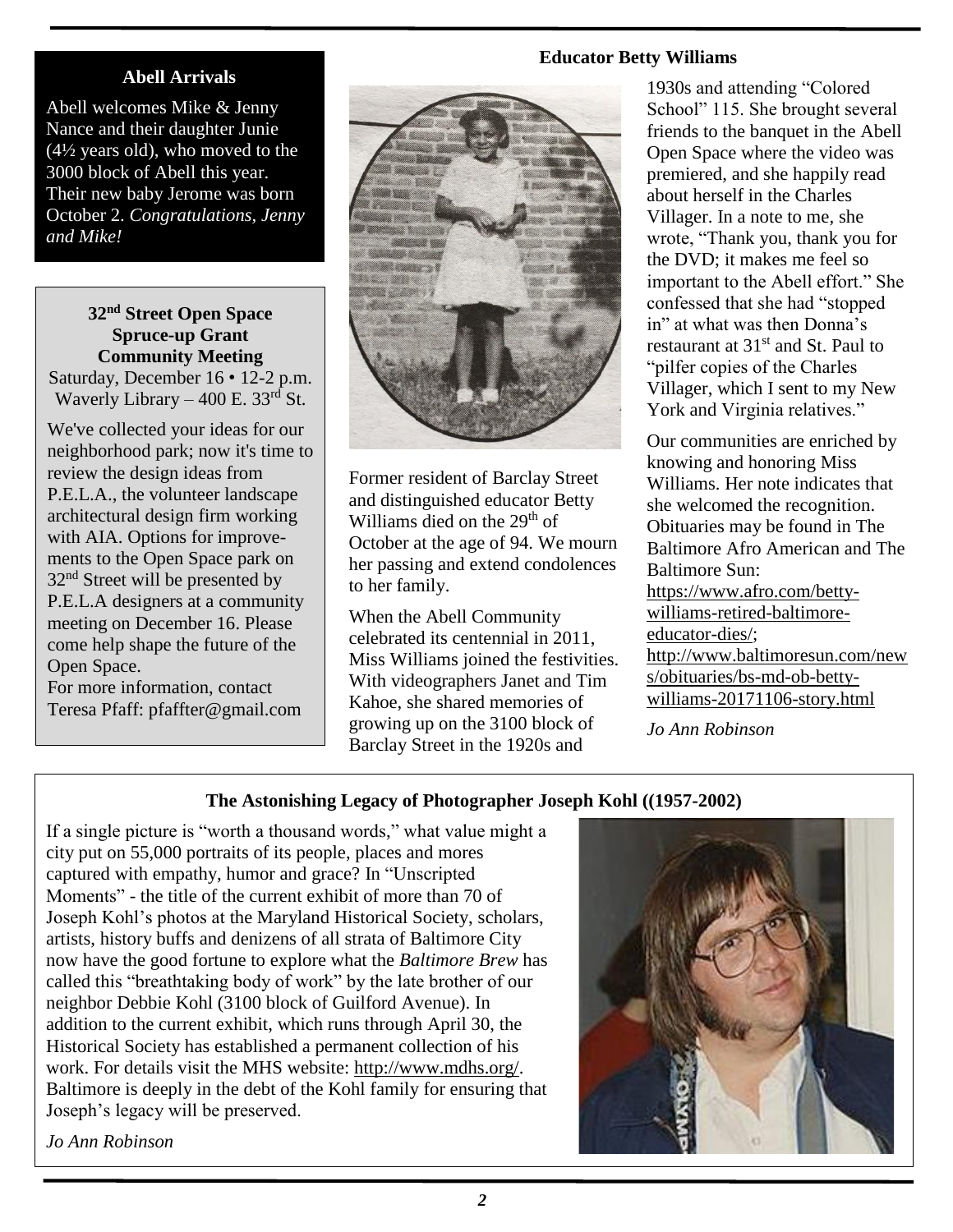#### **Elizabeth Is Moving--but Not Far!**

Our long-time neighbor, Elizabeth DuVerlie, will soon be moving out of her home in the 3100 block of Abell Avenue. She came to Abell 27 years ago, in July 1990, and has been a valued, active member of the Abell Community. For the Abell Improvement Association, Elizabeth and the Membership Committee conceived of, prepared, and delivered Welcome Bags for new residents - festive bags filled with a brochure about our community; information on local restaurants, shops, and services; flyers on trash disposal and residents' responsibilities to keep the adjacent alleys, sidewalks, and gutters clean; bus schedules; and more. Elizabeth also served multiple years as an officer, including president, using her skills in community mediation and restorative justice to help us deal with contentious issues.

During her time on Abell Avenue, Elizabeth has hosted many visitors from around the world, in Baltimore for short-term postings at Hopkins' Homewood and medical campuses. We missed her presence in the early 2000s while she lived in Romania during her 2-year USAID fellowship to promote women's work in international development (School of Public Health).

In 2013, Elizabeth won Best Face Lift in the Painted Ladies contest; her contractor had removed shingles from the second-floor bay and restored it to its original appearance (with pilasters). She obtained the Historic Restoration Tax Credit for refinishing her floors before moving in and also for the complete tear-down and replacement of the old built-up roof in 2015.

Of note is Elizabeth's unique (on the west side of her block) ability to park a car in her bricked back garden. And she loves the vibrant red leaves of the maple outside her bay window!

Elizabeth's many neighborhood friends are pleased that she's moving only a few blocks north, to the Carrollton Condos (at Greenway and University Parkway). She intends to remain an active participant in AIA's many social activities.

#### *Linda Forlifer*

#### **Trees, Lighting and Safety**

Many of the trees in our community are mature, beautiful providers of much-needed shade and cooling and of brilliant fall color. Yet when they obscure night lighting or block clear views of our sidewalks or stop signs, it puts us all at risk. AIA wants to forward information about problem limbs or shrubs to facilitate action from the city forestry department. Please help report trees or shrubs in the neighborhood that block lighting or signs: email Jo Ann Robinson, [jooiman64@gmail.com.](mailto:jooiman64@gmail.com)

# Thursday Night Trivia

Come join the fun at *Thursday Night Trivia,* hosted by Abell residents Andrew Northrup and Courtney Oliver

**December 14 - 7:00 p.m. January 11 - 7:00 p.m.** Peabody Heights Brewery 401 E. 31<sup>st</sup> Street

#### **The Art of Joules Fallier**



*Bury Guns Not Our Sons: Stop the Slaughter of Our Daughters* is the title of Abell resident Joules Fallier's provocative display of ceramic tiles shaped into guns and other weapons mounted on a carpet, each signifying a person killed on the streets of Baltimore in 2015. She has displayed the installation on 32nd Street between Abell and Barclay for the contemplation of shoppers on their way to and from the Farmer's Market. It was a prominent feature of the Ceasefire of November 3-5, appearing at Pennsylvania and North Avenues as well as at a Sunday night candle-lighting on Brentwood and 32<sup>nd</sup> Streets where neighbors lit candles for each of the 303 homicides occurring in the city up to that night. Among those who visited the Brentwood site were Megan and Charlie Beller and their three sons from the 3200 block of Abell Avenue. "It's good for the kids to know that their friends and neighbors are thinking about how to make the world a better place," Megan told a Baltimore Sun reporter. We thank and salute Joules, who organized the candle-lighting event, for helping to raise community awareness and encouraging us to come to grips with one of the most critical issues in our city.